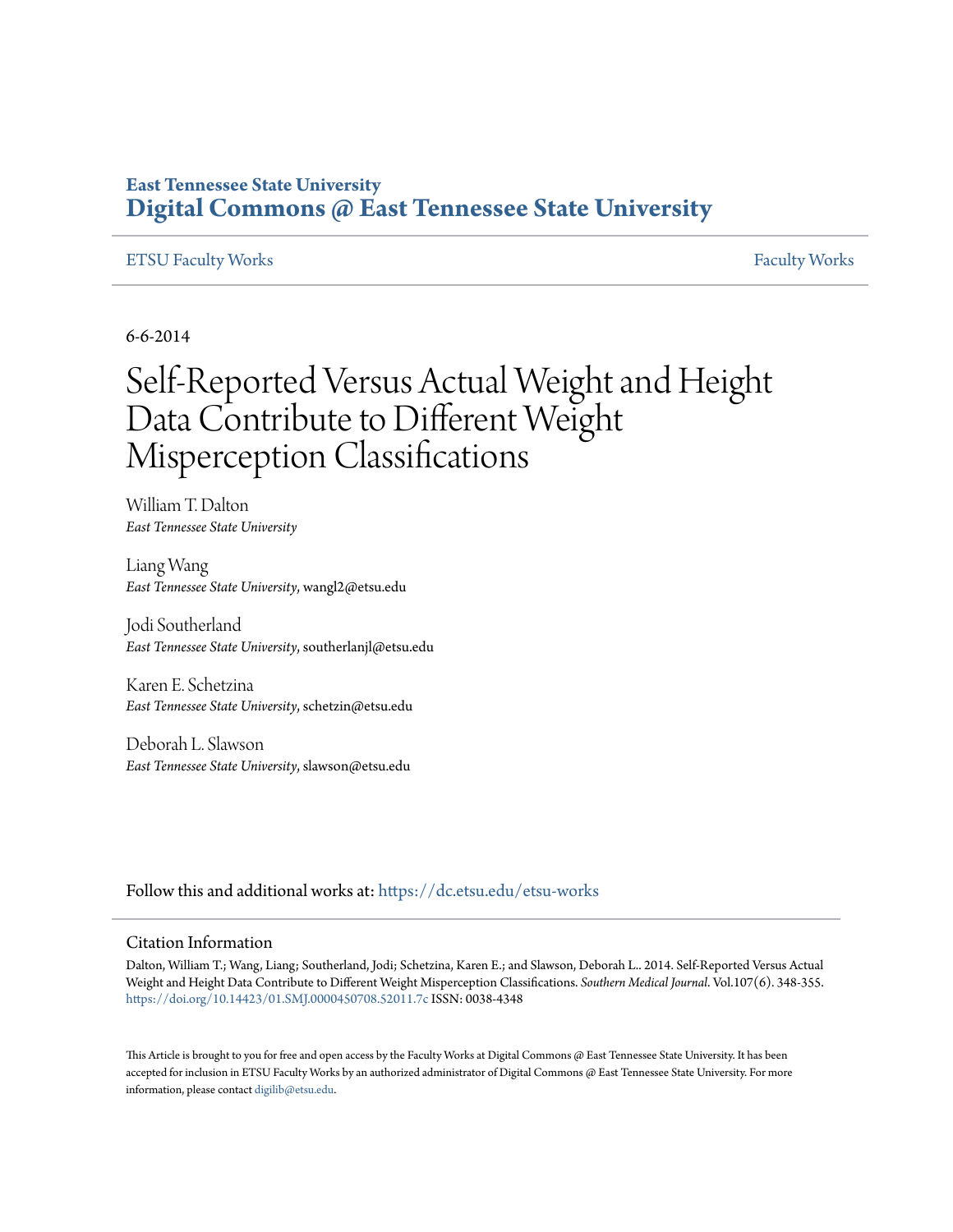# Self-Reported Versus Actual Weight and Height Data Contribute to Different Weight Misperception Classifications

# **Copyright Statement**

This document is an author manuscript from [PMC.](https://www.ncbi.nlm.nih.gov/pmc/articles/PMC4141645/) The publisher's final edited version of this article is available at *[Southern Medical Journal](https://doi.org/10.14423/01.SMJ.0000450708.52011.7c)*.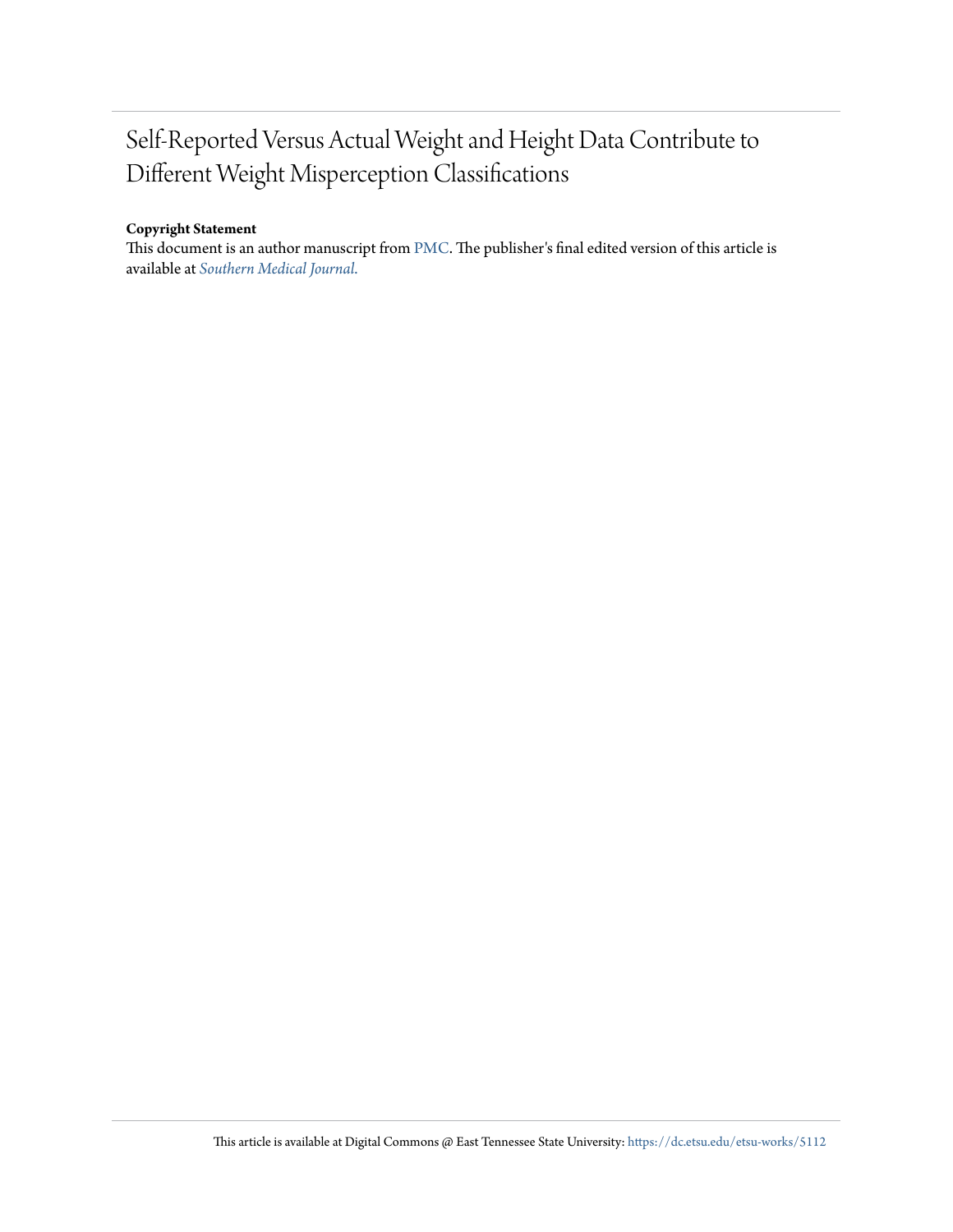

# NIH Public Access

**Author Manuscript**

*South Med J*. Author manuscript; available in PMC 2015 June 01.

Published in final edited form as: *South Med J*. 2014 June ; 107(6): 348–355. doi:10.14423/01.SMJ.0000450708.52011.7c.

# **Self-Reported Versus Actual Weight and Height Data Contribute to Different Weight Misperception Classifications**

**William T. Dalton III, PhD**, **Liang Wang, MD, MPH**, **Jodi L. Southerland, MA, DrPH**, **Karen E. Schetzina, MD, MPH**, and **Deborah L. Slawson, PhD, RD**

Department of Psychology, College of Arts and Sciences, the Department of Biostatistics and Epidemiology and the Department of Community and Behavioral Health, College of Public Health, and the Department of Pediatrics, Quillen College of Medicine, East Tennessee State University, Johnson City

# **Abstract**

**Objectives—**The purpose of the study was to examine potential differences between two approaches to defining adolescent weight misperception. Specifically, weight status perception was compared with self-reported weight status and actual weight status (based on body mass index percentiles calculated from self-reported and actual weights and heights, respectively). Furthermore, the accuracy of assigning weight status based on body mass index percentiles calculated from self-reported weights and heights was assessed by comparing them with actual weight status.

**Methods—**Data were extracted from *Team Up for Healthy Living*, an 8-week, school-based obesity prevention program in southern Appalachia. Participants ( $N = 1509$ ) were predominately white  $(93.4\%)$  and ninth graders  $(89.5\%)$ , with approximately equivalent representation of both sexes (50.7% boys).

**Results—**The study revealed significant differences between the approaches to defining weight misperception ( $\chi$ 2 = 16.2; P = 0.0003).

**Conclusions—**Researchers should interpret study findings with awareness of potential differences based on the method of calculating weight misperception.

# **Keywords**

obesity; overweight; weight misperception

Approximately 34% of 12- to 19-year-olds are overweight or obese.<sup>1</sup> Numerous physical and psychosocial health consequences<sup>2,3</sup> and economic costs<sup>4</sup> have directed attention to the need for effective prevention/intervention programs. Adolescents who are overweight or obese are significantly more likely than their normal-weight counterparts to misperceive their weight status.<sup>5</sup> This is concerning because overweight or obese adolescents who underestimate their weight status have been found to be less motivated to change their

Reprint requests to Dr William T. Dalton III, Department of Psychology, East Tennessee State University, PO Box 70649, Johnson City, TN 37614. daltonw@etsu.edu.

The authors have no financial relationships to disclose and no conflicts of interest to report.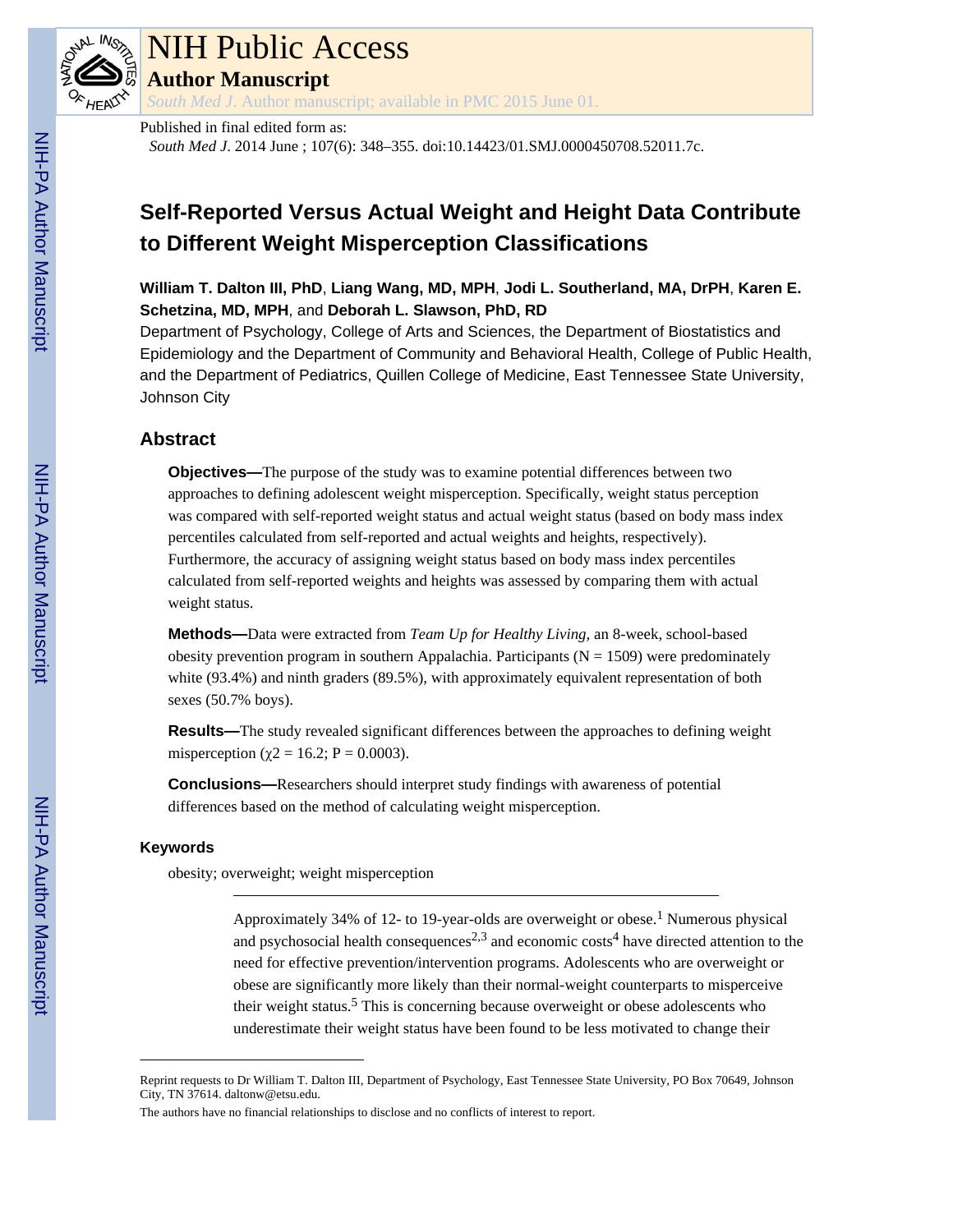weight-related health behaviors.<sup>6</sup> Conversely, normal-weight adolescents who overestimate their weight status tend to engage in more harmful weight-related practices<sup>7</sup>; therefore, future studies examining the potential effects of weight misperception across weight categories, including underweight, are warranted.

The literature comparing the use of objective/actual versus subjective/self-reported height and weight measurements in the calculation of body mass index (BMI) is growing. A systematic review<sup>8</sup> of 64 studies examining the relation between these two methods of assessment suggests trends of underreporting for weight/BMI and overreporting of height, with some differences based on sex and populations studied. Another literature review<sup>9</sup> echoes the results of self-reported data underestimating overweight prevalence and suggests that self-reported data should be used only if these are the sole source of data. These issues are further complicated in the context of defining weight misperception.

To date, the most common methodological approach to estimating weight misperception has involved calculating discrepancy scores between perceived weight status (assessed via a single-item question or body/figure silhouettes) and weight status calculated with selfreported<sup>6,10–13</sup> or actual weights and heights.<sup>14–17</sup> To our knowledge, no studies have directly compared utilization of different methods to define weight misperception, which could affect findings. Other studies have used additional strategies for defining weight misperception such as comparison of differences between self-reported weight versus actual weight<sup>18</sup> and perceived weight versus weight status measured by waist circumference.<sup>19</sup>

The purpose of this study was to examine potential differences between the two most common approaches to defining weight misperception, underestimation and overestimation. Specifically, weight status perception was compared with self-reported weight status and actual weight status based on BMI percentiles calculated from self-reported and actual weights and heights, respectively. Furthermore, the accuracy of assigning weight status based on BMI percentiles calculated from self-reported weights and heights was assessed by comparing it with actual weight status.

# **Methods**

#### **Procedures**

Data were extracted from waves 1 and 2 of *Team Up for Healthy Living*, an 8-week, schoolbased obesity prevention program in southern Appalachia. Participating schools were randomized to either treatment or control sites. Baseline data were collected from the 1509 adolescents who were enrolled in the program in January–February 2012 and August– September 2012. Trained staff administered a comprehensive survey, which was distributed in Lifetime Wellness classes and assessed among other characteristics, lifestyle-related behaviors, and demographic characteristics. In addition, anthropometric measurements were completed as described below. Written consent was obtained from participants before enrollment in this institutional review board–approved study. The details of the design and methods of the study have been described in detail elsewhere.  $20,21$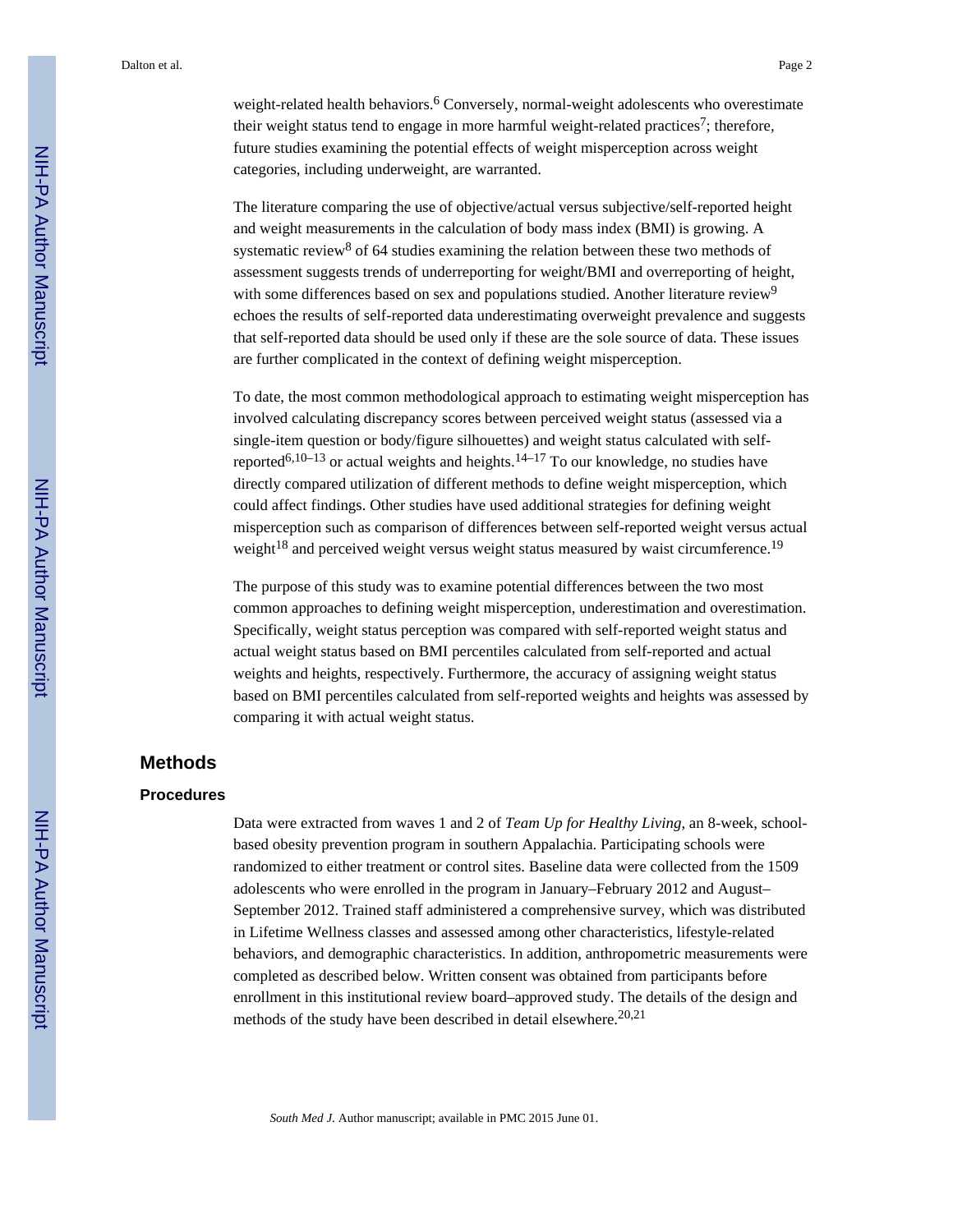# **Measures**

**Demographics—**The demographic characteristics included in the analysis were age, sex, race/ethnicity, grade level, parents' highest level of education, and family income. Date of birth (month/day/year) was subtracted from date of measurement to calculate students' age in years and months. Sex was self-reported via a question asking, "What is your gender?" Race/ethnicity was classified as American Indian/Alaska Native, Asian, black or African American, Hispanic or Latino, Native Hawaiian or Other Pacific Islander, non-Hispanic white or non–African American, or Other by asking, "How do you describe yourself? (Select one or more responses)." Grade level was obtained by asking, "What grade are you in?" Students were asked to report their mother's/father's highest level of education, with response options that ranged from less than high school to college degree and family household income (options ranged from <\$20,000 to \$75,000).

**Perceived Weight Status—**Weight perception was assessed by one question: How do you describe your weight? Response options included "very underweight," "slightly underweight," "about the right weight," "slightly overweight," and "very overweight." Given the small percentage of students who described themselves as very underweight (1.01%) or very overweight (6.12%), the responses were collapsed into the adjacent response, resulting in three categories consistent with the Centers for Disease Control and Prevention (CDC) nomenclature: underweight (ie, "very underweight" and "slightly underweight"), healthy weight (ie, "about the right weight"), and overweight/obese (ie, "slightly overweight" and "very overweight").

**Self-Reported Weight Status—**Self-reported weight and height were assessed by asking students, "How much do you weigh?" (pounds) and "How tall are you?" (feet and inches). To obtain BMI percentile scores using weight in kilograms and height in centimeters, we used the following formula for the transformation: weight in  $kg =$  weight in  $lb \times 0.45$  and height in cm = height in feet  $\times$  30.48 + height in in.  $\times$  2.54. We then estimated age- and sexspecific BMI percentile scores based on the CDC 2000 growth charts.<sup>22</sup> In addition, students were categorized as underweight (<5th percentile), healthy weight ( $5th$ –<85th percentile), and overweight/obese ( $85th$  percentile). For self-reported weight, there were 5 participants <31 lb and 1 participant >1900 lb. For self-reported height, there were 2 participants whose height was <4 ft (reported as only 2 and 3 ft, respectively) and 3 participants >7 ft tall (reported as 8, 12, and 53 ft, respectively). In addition, there was 1 participant who selfreported height as <0 in. (reported as  $-1$  in.) and 4 participants whose height was >12 in. (13, 15, 42, and 69 inches, respectively). These extreme values were set as missing. According to cutoffs defined in the 2000 CDC growth charts,  $^{22}$  biologically implausible values (BIVs) were calculated. After calculating BIV, BMI-related variables (eg, BMI percentile) were set with missing if BIV was  $>0$  (n = 6).

**Actual Weight Status—**Trained staff collected each student's weight and height using calibrated scales and portable stadiometers. Weight was measured to the nearest 0.1 kg and height to the nearest 0.1 cm. Students were asked to remove heavy outer garments and shoes. We used the same method as described above to obtain percentile scores and assign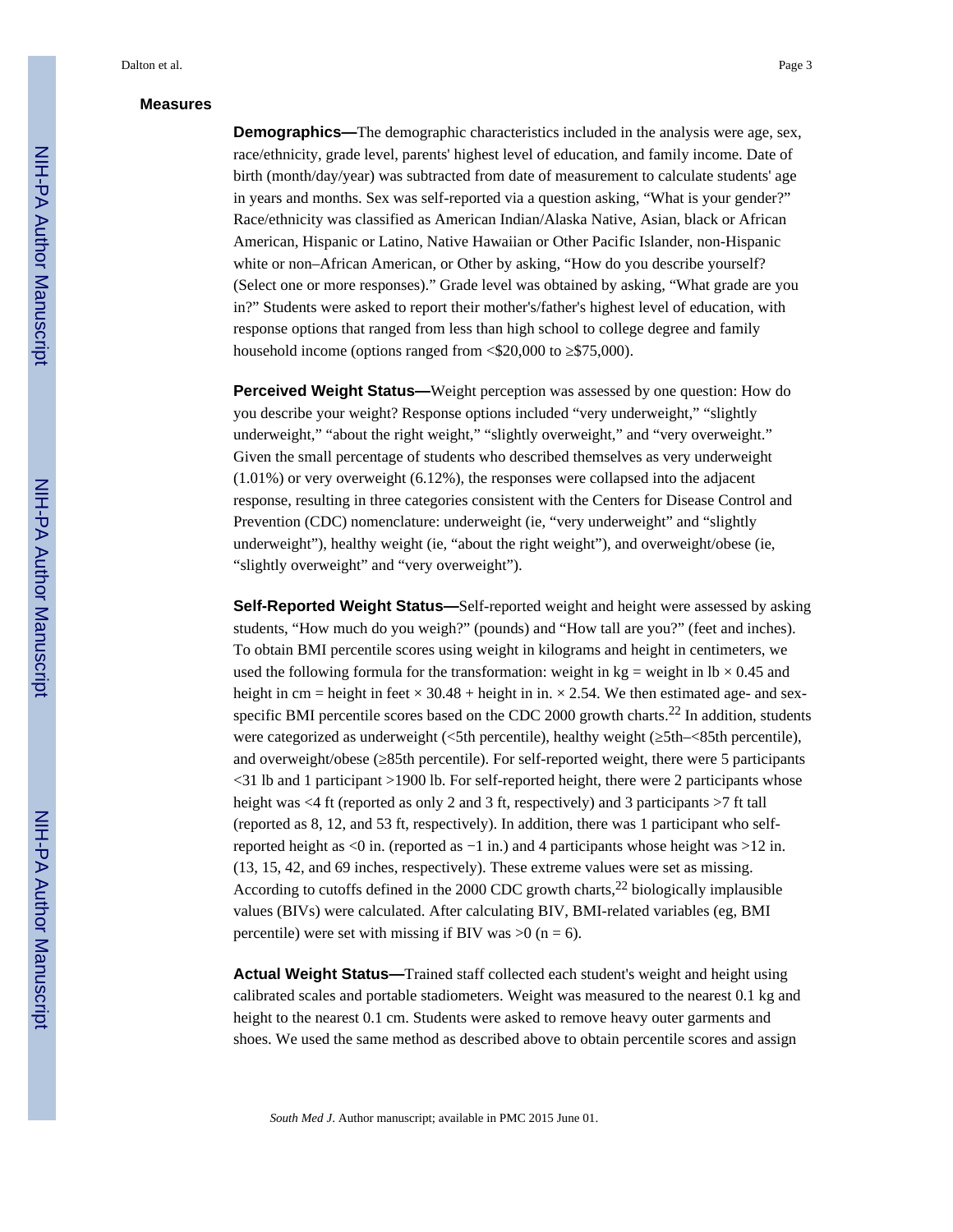Dalton et al. Page 4

weight status categories. Once again, BIVs were calculated and BMI-related variables were set to missing if BIV was  $>0$  (n = 11).

**Weight Misperception—**We calculated weight misperception by comparing the three weight status perception category responses with the self-reported and actual weight status categories. Adolescents were classified as underestimating their weight when their perceived weight category was lower than their self-reported or actual weight category (eg, perceived weight category was underweight and self-reported/actual weight category was healthy weight). Adolescents were classified as overestimating their weight when their perceived weight category was higher than their self-reported or actual weight category (eg, perceived weight category was overweight and self-reported/actual weight category was underweight). Finally, adolescents were classified as accurately estimating their weight category when their perceived weight category matched their self-reported or actual weight category (eg, perceived weight category was healthy weight and self-reported/actual weight category was healthy weight). A similar approach was taken to compare weight status based on selfreported as compared with actual weights and heights.

#### **Data Analysis**

Participants' characteristics in the analytic sample  $(n = 1243)$  were compared with those not included ( $n = 266$ ) because of incomplete self-reported weight and height data to assess for a potential selection bias.  $\chi^2$  tests were used to determine significance for categorical variables (expressed in frequencies with percentage values) and independent *t* tests were used to determine the significance for continuous variables (expressed as mean ± standard deviation). To satisfy the aim of our study, weight misperception was calculated and compared using two approaches: using self-reported or actual weight and height. For the percentage data of multiple comparisons in categorical data analysis, the correction of adjustment of the significant level was the number of pairwise comparison minus one.23 All of the analyses were performed using SAS version 9.2 (SAS Institute, Cary, NC).

# **Results**

#### **Participants**

Participants ( $N = 1509$ ) were predominately white (93.4%) and ninth graders (89.5%) with approximately equivalent representation of both sexes (50.7% male). A majority of parents indicated a high school or greater education, with 27.1% of mothers and 20.9% of fathers possessing a college degree (Table 1).

# **Weight Misperception Assigned via Self-Reported Weight Status Versus Actual Weight Status**

Our study revealed significant differences between the two approaches when calculating weight misperception for the overall sample,  $\chi^2 = 16.20$ ,  $P = 0.0003$ ; male subjects,  $\chi^2 =$ 10.94,  $P = 0.0042$ ; and female subjects,  $\chi^2 = 8.06$ ,  $P = 0.018$ . As shown in Table 2, using self-reported weight status (compared with using actual weight status) resulted in a smaller percentage of underestimates (21.9% vs 26.7%, 29.9% vs 34.7%, and 13.8% vs 18.6%, respectively, for the overall sample, male and female subjects) and greater percentage of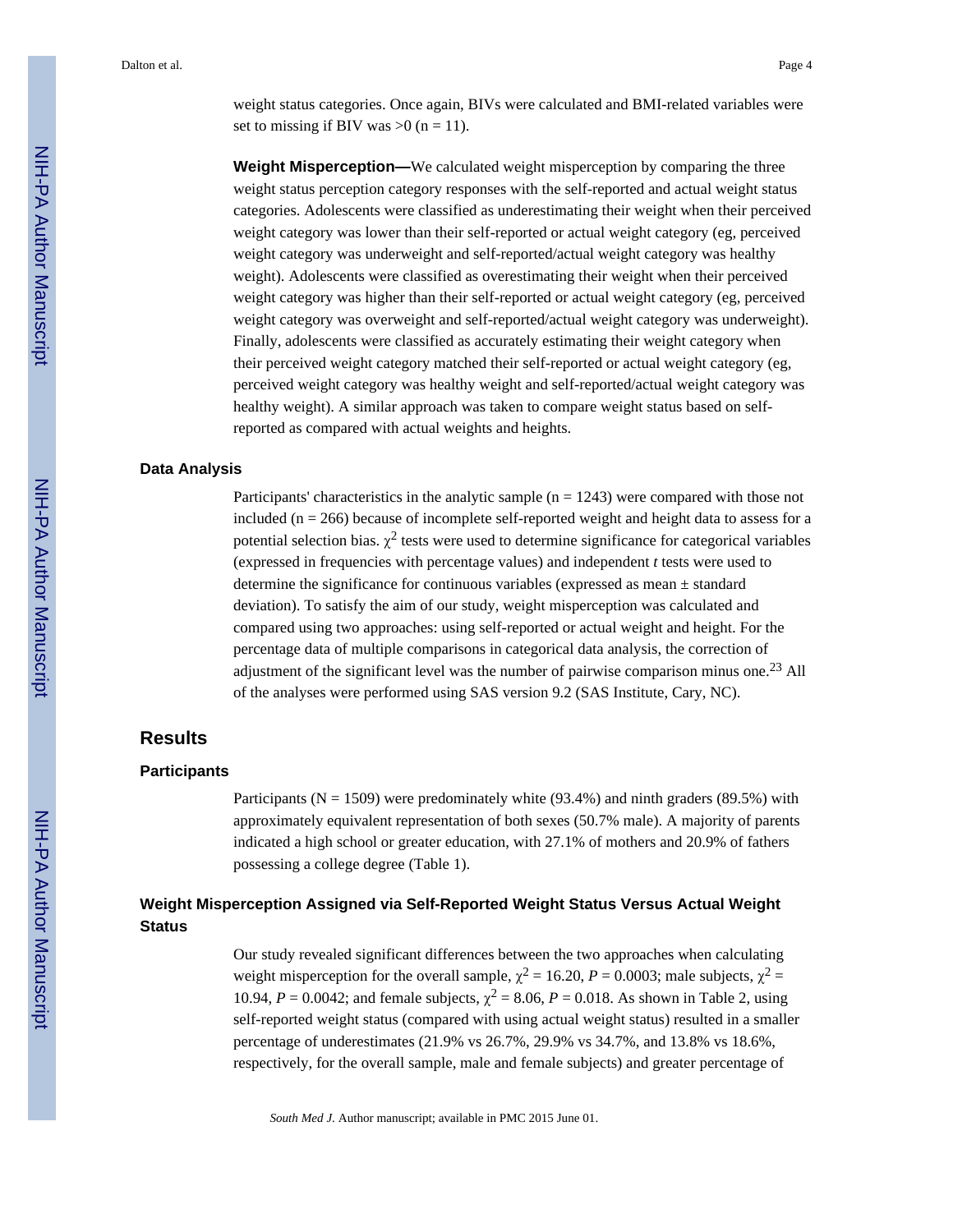overestimates (7.4% vs 4.6%, 4.7% vs 1.9%, and 10.3% vs 7.3%, respectively, for the overall sample, male and female subjects).

Table 3 shows sex differences within weight misperception methodologies. Male subjects were significantly more likely than female subjects to misperceive (either underestimate or overestimate) their weight status despite whether self-reported weight status (34.5% vs 24.1%;  $\chi^2 = 16.15$ ,  $P < 0.0001$ ) or actual weight status was used (36.6% vs 25.9%;  $\chi^2 =$ 19.59, *P* < 0.0001). Female subjects were more likely than male subjects to overestimate their weight status (10.3% vs 4.7%;  $\chi^2 = 14.12$ ,  $P = 0.0004$ , using self-reported weight status; 7.3% vs 1.9%;  $\chi^2 = 24.74$ , P < 0.0002, using actual weight status). Male subjects were more likely than female subjects to underestimate their weight status (29.8% vs 13.8%;  $\chi^2$  = 46.34, *P* < 0.0002, using self-reported weight status; 34.7% vs 18.6%;  $\chi^2$  = 48.73, *P* < 0.0002, using actual weight status).

#### **Weight Status Assigned via Self-Reported Versus Actual Weight and Height Data**

When comparing the relation between self-reported versus actual weight status,  $87.4\%$  (n = 1077) of students' categories were accurate or matched. Another 10.1% ( $n = 125$ ) underestimated their actual weight status, whereas  $2.5\%$  (n = 31) overestimated their actual weight status. Male and female subjects did not differ significantly regarding percentages of underestimation, accuracy, or matching and overestimation (data not shown). Notably, 266 participants were missing self-reported weight and height data. As shown in Table 4, we examined for potential differences in demographic and variables of interest across the analytic and nonanalytic groups. Of importance, no significant differences emerged in demographic characteristics of participants between the two groups except for family household income.

# **Discussion**

The present study found significant differences between two approaches to defining weight misperception in early adolescence. Specifically, using self-reported weight and height data as compared with actual weight and height data may result in lower occurrences of underestimation and higher occurrences of overestimation. Consistent with studies that examined weight misperception among adolescents, <sup>6,12,13,16,24</sup> we found that male subjects were more likely than female subjects to misperceive their weight status using either methodology. In addition, female subjects were more likely than male subjects to overestimate, whereas male subjects were more likely to underestimate their weight status, findings that are consistent with previous research.<sup>10,13,24</sup>

Our study found that 87% of students who self-reported weight and height had correspondence between their weight status calculated with self-reported data and weight status calculated with actual data. Beck and colleagues<sup>14</sup> reported similar results among a sample of fifth-grade students, with approximately 79% accurately reporting their height or weight. Research among children indicates that older youth estimate their height and weight with better precision than do younger children,<sup>14</sup> which may explain the high percentage of correspondence between self-reported and actual weight status in the present study. In an effort to better understand these findings in the context of this study, we examined for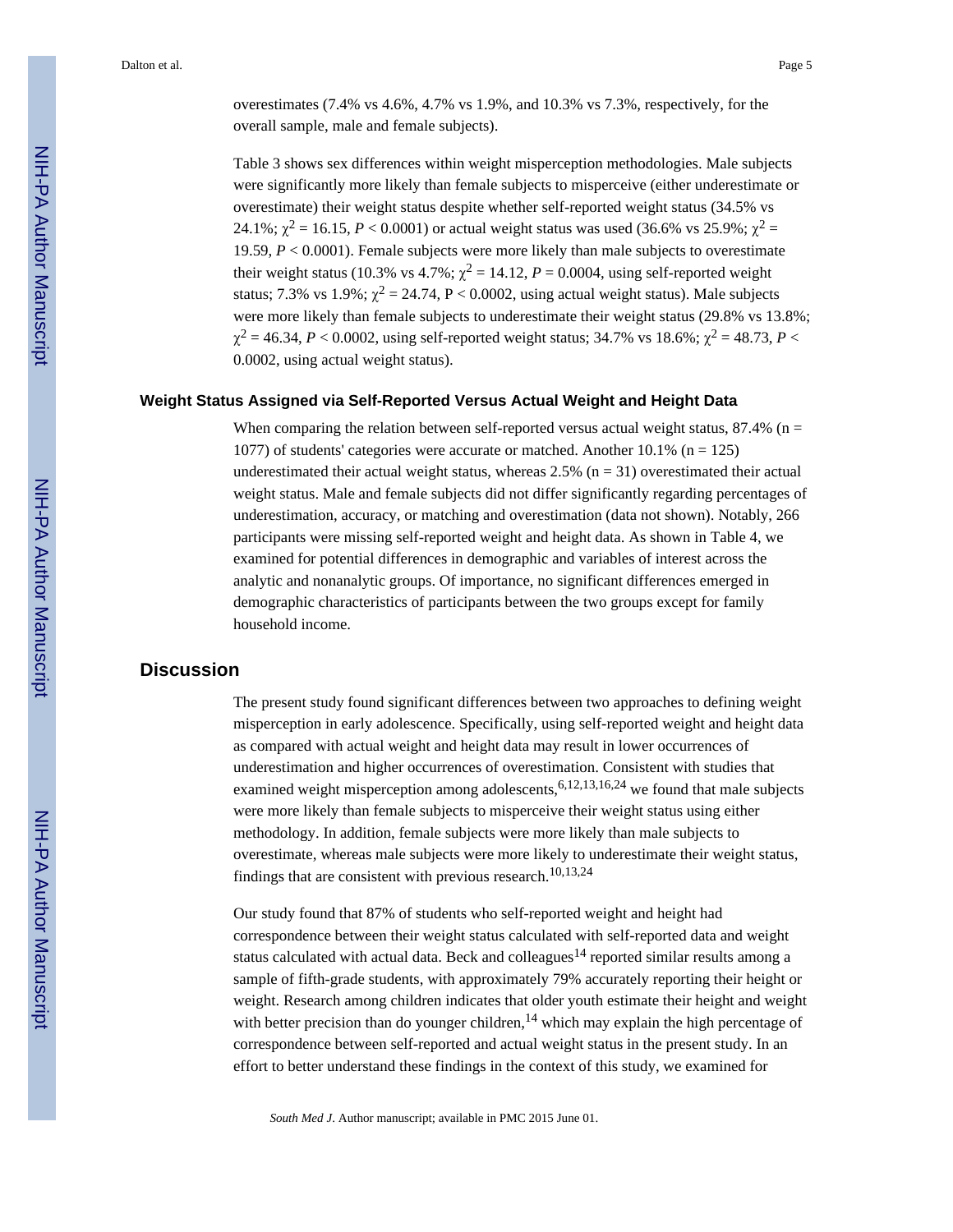Dalton et al. Page 6

differences between students who did provide versus those who did not provide selfreported weight and height data. Buttenheim and colleagues found obesity prevalence to be higher among younger teens who did not self-report weight and height compared with those who did.<sup>25</sup> This finding was not replicated in our sample, and only family household income was found to differentiate the groups, with this finding being difficult to interpret because of high numbers reporting "unknown" on this variable.

We further predicted that it is possible that those who provided self-report data were more aware of their weight and height or had recently obtained this information. The state of Tennessee long ago incorporated the Coordinated School Health (CSH; [http://](http://www.tennessee.gov/education/schoolhealth/aboutcsh.shtml) [www.tennessee.gov/education/schoolhealth/aboutcsh.shtml](http://www.tennessee.gov/education/schoolhealth/aboutcsh.shtml)) approach, including monitoring of student weight and height. <sup>A</sup>An informal telephone survey was completed, with several CSH coordinators in schools participating in the *Team Up for Health Living* project to assess whether students were typically provided weight and height information to explain the high rates of correspondence. These discussions revealed a variety of methods for collecting and reporting weight and height data across school settings; however, the majority of CSH coordinators reported typically not providing these data during actual measurements with students. This was informative, although a more rigorous research design is needed to confirm these findings. The high rate of correspondence may be considered unexpected given the high rate of overweight/obesity in the current sample (approximately 46%) and that findings from a systematic review on the accuracy of proxy measures in assessing adolescent overweight suggest self-reported weight and height result in systematic underestimation of BMI and, consequently, of actual overweight status.<sup>9</sup> Future research may seek to explain the relation between weight status calculated with self-reported data as compared with actual weight and height data. Future studies also may examine the potential influence of overweight/obesity rates associated with self-perceived weight status. For example, in areas where there are higher rates of overweight/obesity, there may be more acceptance or less concern about higher weight.

The strengths of the present study include the use of a large sample size from a clusterrandomized study design, including weight and height data collected via both self-report and objective measurements. The limitations of the study include the focus on a specific age group, primarily ninth-grade students, as compared with a broader range of ages. It may be that factors specific to this group, such as sexual maturity, could influence self-perceptions of weight. In addition, we were unable to determine when participants had last measured weight or height, a factor that may bias results.

Although there were no differences in terms of actual weight status among adolescents providing versus not providing self-reported weight and height, there is still the chance that the absence of their internal self-report data may contribute to their inability to make a judgment about themselves when responding to the perceived weight status question. Furthermore, the differences between perceived weight response options and the CDC weight status categories may be problematic. For example, when students were asked about

AWas the telephone survey part of the present study or part of Tennessee's CSH initiative? Unclear. Also, if part of Tennessee's program, a reference citation is required. Or does ref 9 cover all of this material?

*South Med J*. Author manuscript; available in PMC 2015 June 01.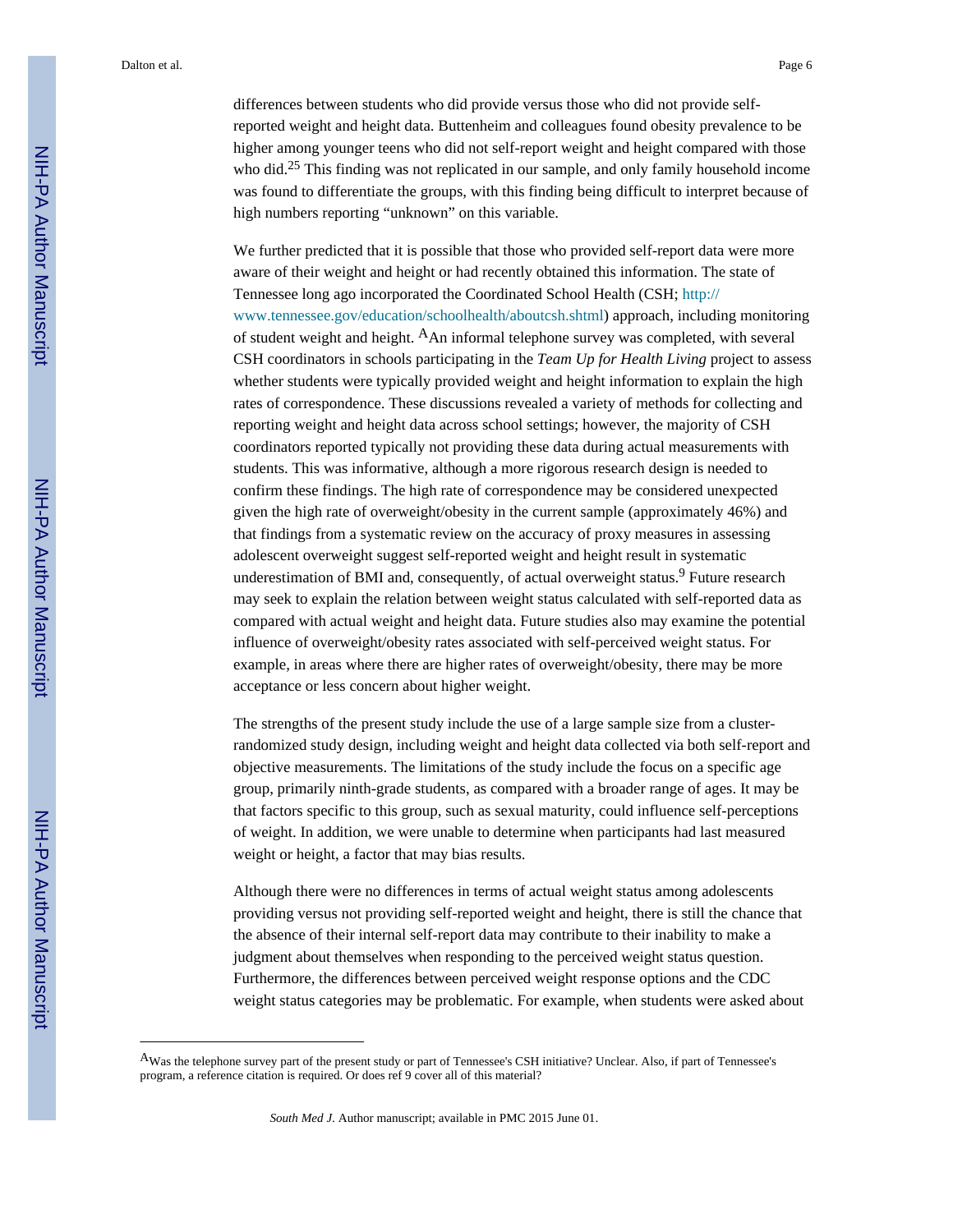their perceived weight, there was no mention of "health" or "obesity," as in the CDC weight

status categories nomenclature (ie, healthy weight, overweight/obese), and it is unknown how students who reported they were "about the right weight" may have actually perceived their weight status (eg, possibly not as a healthy weight as it would have been assigned), suggesting some difference in semantic correspondence. These concerns are not unique to this study and may be applied to the larger literature using these methodologies.

This study also was conducted in the Appalachian region of the United States, where there are high rates of diabetes and obesity.<sup>26</sup> Future studies wishing to replicate these findings should include a larger age range and multiple geographical locations, and may consider a larger ethnic distribution because of suggestions that weight misperception may differ across ethnic groups.6,11–13

# **Conclusions**

Given the emerging literature demonstrating health risks associated with weight misperception, this study suggests that researchers should interpret findings with an awareness of potential differences based on the method of calculating weight misperception. Some large-scale weight misperception studies $10,13$  use proxy measures such as selfreported weight and height data. It has been suggested that these measures frequently replace actual measures as a result of convenience or cost.8,27 Based on our findings, the results from such studies should be interpreted with caution because these studies may reveal lower occurrences of underestimation and higher occurrences of overestimation than studies using actual weight and height measurements. Instead, researchers should aim to collect actual weight and height from participants in an effort to determine weight misperception. One alternative solution that may improve large-scale research relying on self-report data is a two-method measurement that requires actual data on only a portion of the sample, providing researchers with a strategy to reduce bias and improve estimates.<sup>28</sup> The prevalence of weight misperception in the present study further highlights the importance of screening for weight misperception in both female and male subjects. Furthermore, the differences in measurement techniques highlight the need for careful interpretation of findings and may have implications for clinical practice. Specifically, practitioners may benefit from using actual as opposed to self-report weight and height data, especially when assessing weight misperception.

# **Acknowledgments**

The authors thank Taylor McKeehan, Megan Herring, and Laura Maphis for data management, writing assistance, and proofreading of the manuscript.

This study was funded by the National Institutes of Health (R01MD006200).

### **References**

- 1. Ogden CL, Carroll MD, Kit BK, et al. Prevalence of obesity and trends in body mass index among US children and adolescents, 1999-2010. JAMA. 2012; 307:483–490. [PubMed: 22253364]
- 2. Dietz WH. Health consequences of obesity in youth: childhood predictors of adult disease. Pediatrics. 1998; 101:518–525. [PubMed: 12224658]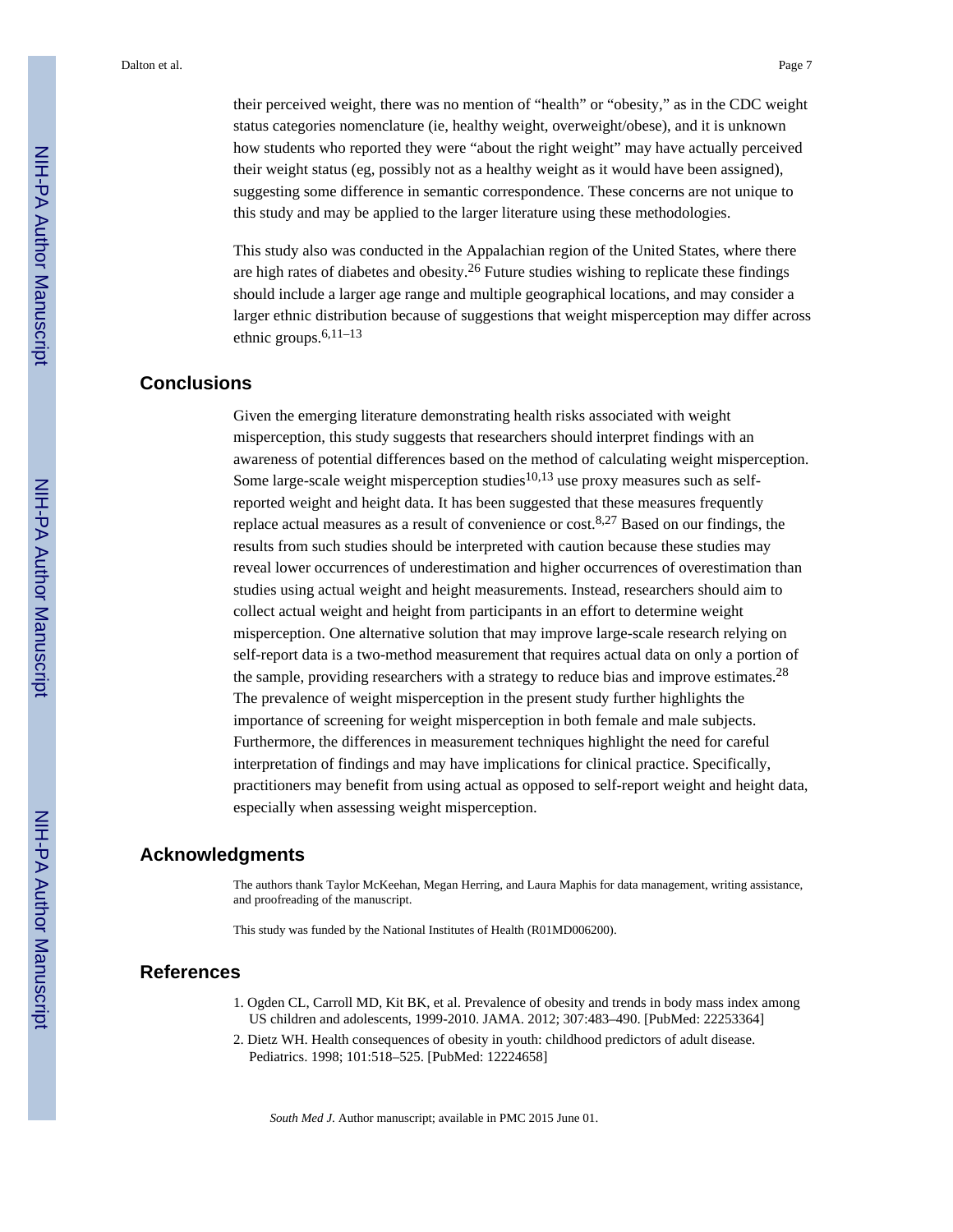- 3. Griffiths LJ, Parsons TJ, Hill AJ. Self-esteem and quality of life in obese children and adolescents: a systematic review. Int J Pediatr Obes. 2010; 5:282–304. [PubMed: 20210677]
- 4. Wolf AM, Colditz GA. Current estimates of the economic cost of obesity in the United States. Obes Res. 1998; 6:97–106. [PubMed: 9545015]
- 5. Maximova K, McGrath JJ, Barnett T, et al. Do you see what I see? Weight status misperception and exposure to obesity among children and adolescents. Int J Obes (Lond). 2008; 32:1008–1015. [PubMed: 18317474]
- 6. Edwards NM, Pettingell S, Borowsky IW. Where perception meets reality: self-perception of weight in overweight adolescents. Pediatrics. 2010; 125:e452–e458. [PubMed: 20142281]
- 7. Talamayan KS, Springer AE, Kelder SH, et al. Prevalence of overweight misperception and weight control behaviors among normal weight adolescents in the United States. ScientificWorldJournal. 2006; 6:365–373. [PubMed: 16565773]
- 8. Connor Gorber S, Tremblay M, Moher D, et al. A comparison of direct vs. self-report measures for assessing height, weight and body mass index: a systematic review. Obes Rev. 2007; 8:307–326. [PubMed: 17578381]
- 9. Sherry B, Jefferds ME, Grummer-Strawn LM. Accuracy of adolescent self-report of height and weight in assessing overweight status: a literature review. Arch Pediatr Adolesc Med. 2007; 161:1154–1161. [PubMed: 18056560]
- 10. Eichen DM, Conner BT, Daly BP, et al. Weight perception, substance use, and disordered eating behaviors: comparing normal weight and overweight high-school students. J Youth Adolesc. 2012; 41:1–13. [PubMed: 21113735]
- 11. Foti K, Lowry R. Trends in perceived overweight status among overweight and nonoverweight adolescents. Arch Pediatr Adolesc Med. 2010; 164:636–642. [PubMed: 20603464]
- 12. Krauss RC, Powell LM, Wada R. Weight misperceptions and racial and ethnic disparities in adolescent female body mass index. J Obes. 2012; 2012 205393.
- 13. Park E. Overestimation and underestimation: adolescents' weight perception in comparison to BMI-based weight status and how it varies across socio-demographic factors. J Sch Health. 2011; 81:57–64. [PubMed: 21223272]
- 14. Beck J, Schaefer CA, Nace H, et al. Accuracy of self-reported height and weight in children aged 6 to 11 years. Prev Chronic Dis. 2012; 9:E119. [PubMed: 22742593]
- 15. Gray W, Crawford MJ, Follansbee-Junger K, et al. Associations between actual and perceived weight and psychosocial functioning in children: the importance of child perceptions. Child Obes. 2012; 8:147–154. [PubMed: 22799514]
- 16. Schiefelbein EL, Mirchandani GG, George GC, et al. Association between depressed mood and perceived weight in top and high school age students: Texas 2004–2005. Matern Child Health J. 2012; 16:169–176. [PubMed: 21165762]
- 17. Yan AF, Zhang G, Wang MQ, et al. Weight perception and weight control practice in multiethnic sample of US adolescents. South Med J. 2009; 102:354–360. [PubMed: 19279513]
- 18. Conley A, Boardman JD. Weight overestimation as an indicator of disordered eating behaviors among young women in the United States. Int J Eat Disord. 2007; 40:441–445. [PubMed: 17497706]
- 19. Cuypers K, Kvaløy K, Bratberg G, et al. Being normal weight but feeling overweight in adolescence may affect weight development into young adulthood-an 11-year follow up: the HUNT Study, Norway. J Obes. 2012; 2012 601872.
- 20. Slawson DL, Dalton WT III, Wang L, et al. College students as facilitators in reducing adolescent obesity disparity in southern Appalachia: Team Up for Healthy Living. In press.
- 21. Southerland J, Behringer B, Slawson D. Using the give-get grid to understand potential expectations of engagement in a community-academic partnership. Health Promot Pract. 2013; 14:909–917. [PubMed: 23539266]
- 22. Kuczmarski RJ, Ogden CL, Guo SS, et al. 2000 CDC growth charts for the United States: methods and development. Vital and Health Stat. 2002; 11246:1–190.

B<sub>Update</sub> for ref 20 needed.

*South Med J*. Author manuscript; available in PMC 2015 June 01.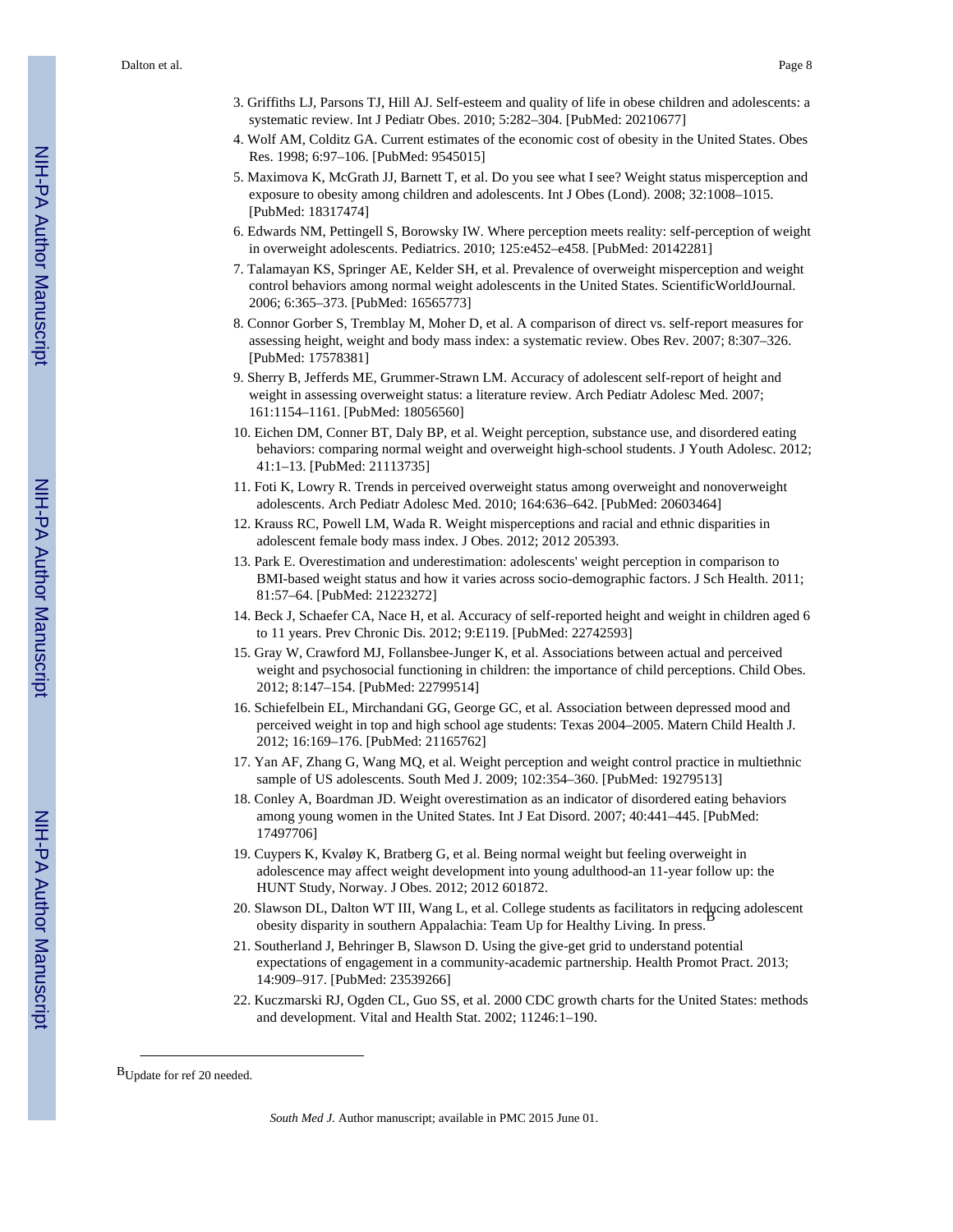- 23. Cao R, Qian J, Chen PY. Multiple comparisons in categorical data analysis. Nan Fang Yi Ke Da Xue Xue Bao. 2010; 30:118–120. [PubMed: 20117999]
- 24. Bodenlos JS, Rosal MC, Blake DR, et al. Obesity prevalence, weight-related beliefs, and behaviors among low-income ethnically diverse national Job Corps students. J Health Dispar Res Pract. 2010; 3:106–114.
- 25. Buttenheim AM, Goldman N, Pebley AR. Underestimation of adolescent obesity. Nurs Res. 2013; 62:195–202. [PubMed: 23636345]
- 26. Centers for Disease Control and Prevention. Estimated county-level prevalence of diabetes and obesity—United States, 2007. MMWR Morb Mortal Wkly Rep. 2009; 58:1259–1263. [PubMed: 19940830]
- 27. Elgar FJ, Roberts C, Tudor-Smith C, et al. Validity of self-reported height and weight and predictors of bias in adolescents. J Adolesc Health. 2005; 37:371–375. [PubMed: 16227121]
- 28. Drake KM, Longacre MR, Dalton MA, et al. Two-method measurement for adolescent obesity epidemiology: reducing the bias in self-report of height and weight. J Adolesc Health. 2013; 53:322–327. [PubMed: 23684216]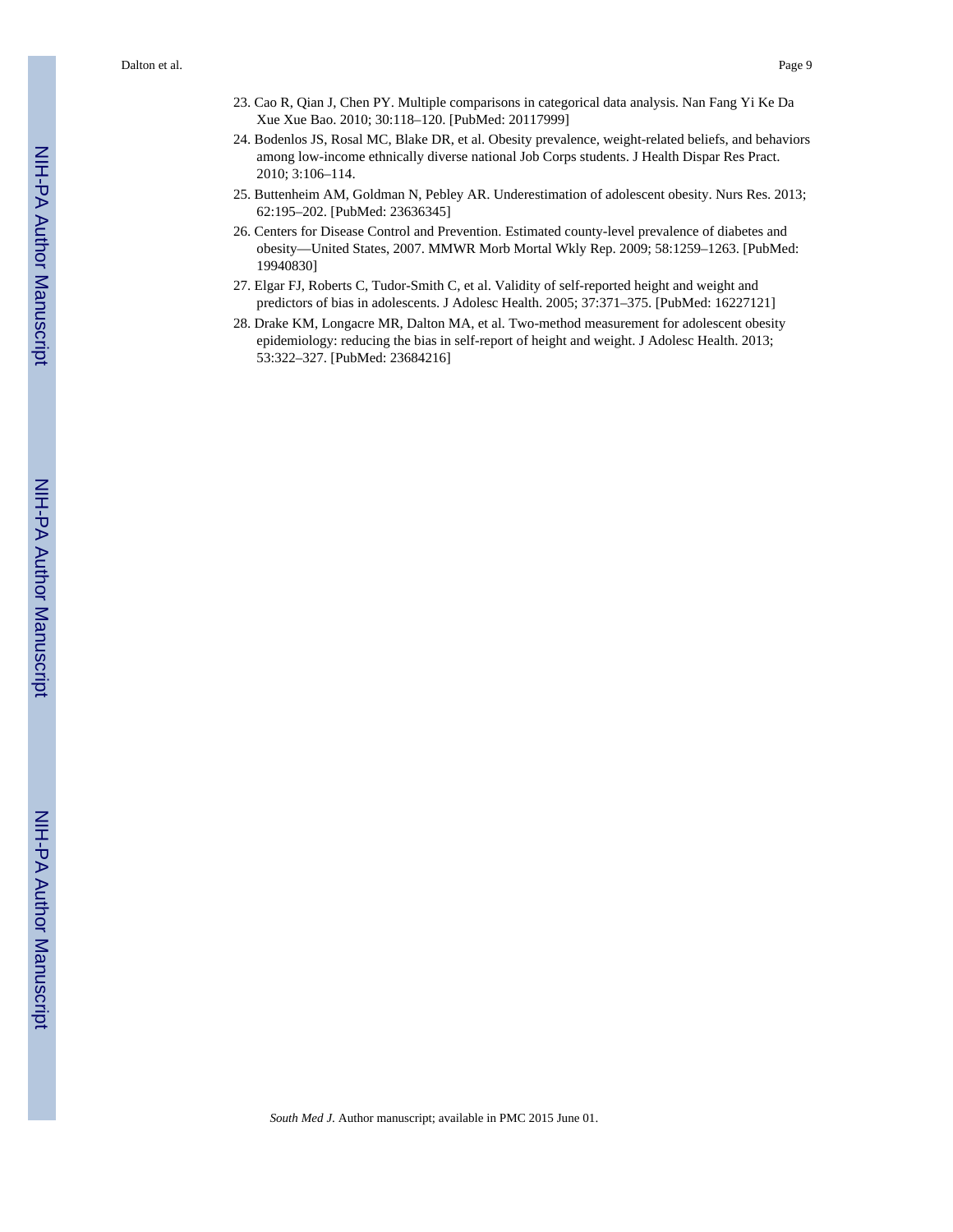# **Key Points**

- **•** Studies using self-reported weights and heights of adolescents in the estimation of weight misperception may reveal lower occurrences of underestimation and higher occurrences of overestimation than studies using actual weights and heights.
- **•** Male subjects were more likely than female subjects to misperceive their weight status despite the use of self-reported weight status or actual weight status in estimating weight misperception.
- **•** Researchers should interpret study findings with awareness of the potential differences based on the method of calculating weight misperception.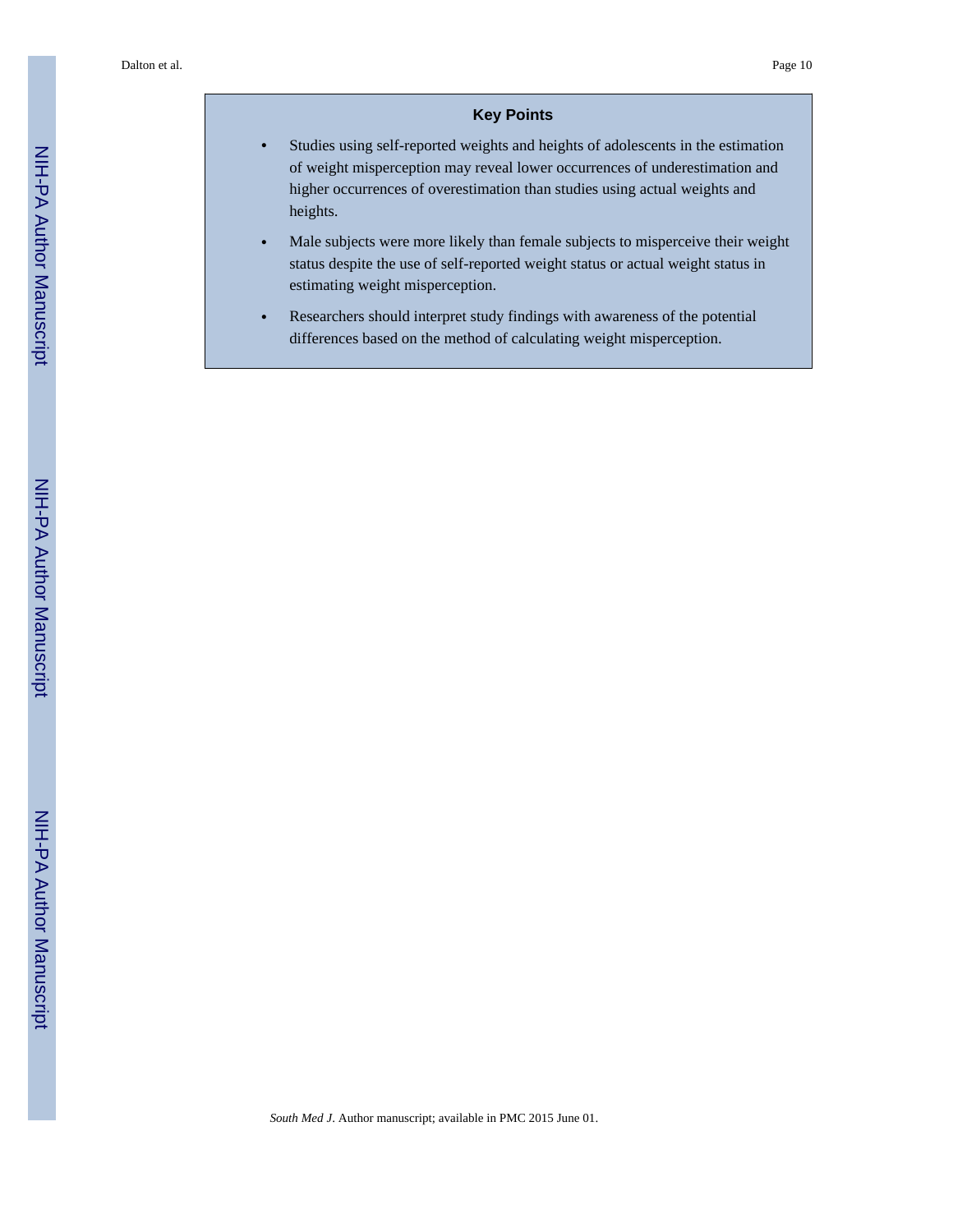### **Table 1**

# **Sample characteristics**

| <b>Characteristics</b>                     | Overall $^a$ | Boys       | Girls      |
|--------------------------------------------|--------------|------------|------------|
| Age, y, mean (SD)                          | 14.9(0.7)    | 14.9(0.8)  | 14.8 (0.7) |
| Sex, n (%)                                 |              |            |            |
| Female                                     | 744 (49.3)   | NA         | 744 (100)  |
| Male                                       | 765 (50.7)   | 765 (100)  | NA         |
| Grade in school, n (%)                     |              |            |            |
| 9th                                        | 1309 (89.5)  | 655 (88.6) | 654 (90.3) |
| 10th                                       | 94(6.4)      | 53 (7.2)   | 41 (5.7)   |
| 11th                                       | 37 (2.5)     | 21(2.8)    | 16(2.2)    |
| 12th                                       | 23 (1.6)     | 10(1.4)    | 13 (1.8)   |
| Race/ethnicity, n (%)                      |              |            |            |
| American Indian or Alaska Native           | 14 (1.0)     | 8 (1.1)    | 6(0.8)     |
| Asian                                      | 4(0.3)       | 3(0.4)     | 1(0.1)     |
| <b>Black or African American</b>           | 11(0.8)      | 6(0.8)     | 5(0.7)     |
| Hispanic or Latino                         | 39 (2.7)     | 20(2.7)    | 19 (2.7)   |
| Native Hawaiian or Other Pacific Islander  | 1(0.1)       | 0(0)       | 1(0.1)     |
| White non-Hispanic or non-African American | 1364 (93.4)  | 692 (92.9) | 672 (93.9) |
| Other                                      | 28 (1.9)     | 16(2.2)    | 12(1.7)    |
| Highest level of education: mother, n (%)  |              |            |            |
| Less than high school                      | 86 (6.0)     | 38 (5.3)   | 48 (6.8)   |
| High school graduate or GED                | 416 (29.1)   | 217 (30.1) | 199 (28.1) |
| Some college                               | 308 (21.5)   | 153 (21.2) | 155 (21.9) |
| College degree                             | 387 (27.1)   | 193 (26.8) | 194 (27.4) |
| Unknown                                    | 233 (16.3)   | 120 (16.6) | 113 (15.9) |
| Highest level of education: father, n (%)  |              |            |            |
| Less than high school                      | 121 (8.5)    | 59 (8.2)   | 62(8.8)    |
| High school graduate or GED                | 474 (33.3)   | 245 (34.1) | 229 (32.5) |
| Some college                               | 217 (15.2)   | 121 (16.8) | 96 (13.6)  |
| College degree                             | 298 (20.9)   | 152 (21.1) | 146 (20.7) |
| Unknown                                    | 314 (22.1)   | 142 (19.8) | 172 (24.4) |
| Family household income, n (%)             |              |            |            |
| $<$ \$20,000                               | 56 (3.9)     | 30(4.1)    | 26(3.6)    |
| \$20,000-\$44,999                          | 111 (7.6)    | 71 (9.7)   | 40 (5.5)   |
| \$45,000-\$74,999                          | 112(7.7)     | 65 (8.9)   | 47 (6.5)   |
| \$75,000                                   | 128 (8.8)    | 84 (11.5)  | 44 (6.1)   |
| Unknown                                    | 1048 (72.0)  | 481 (65.8) | 567 (78.3) |
| Perceived weight status (%)                |              |            |            |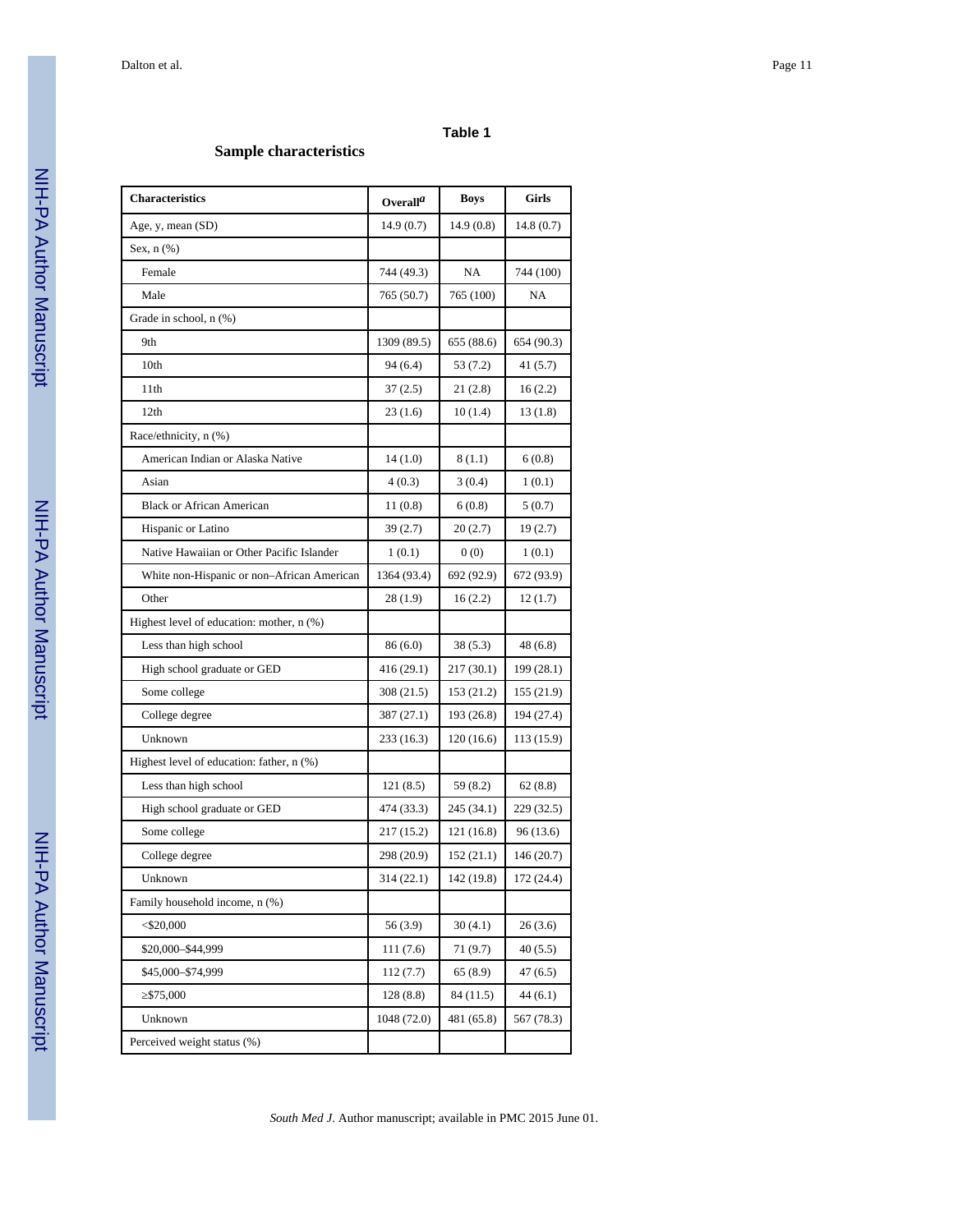| <b>Characteristics</b>          | Overall <sup>a</sup> | <b>Boys</b> | <b>Girls</b> |
|---------------------------------|----------------------|-------------|--------------|
| Underweight                     | 169(11.4)            | 106(14.1)   | 63(8.6)      |
| Healthy weight                  | 808 (54.3)           | 419 (55.6)  | 389 (53.0)   |
| Overweight/obese                | 511 (34.3)           | 229 (30.4)  | 282 (38.4)   |
| Self-reported weight status (%) |                      |             |              |
| Underweight                     | 23(1.9)              | 13(2.1)     | 10(1.6)      |
| Healthy weight                  | 737 (59.3)           | 342 (54.6)  | 395 (64.1)   |
| Overweight/obese                | 483 (38.9)           | 272 (43.4)  | 211 (34.3)   |
| Actual $z$ BMI, mean $(SD)$     | 0.9(1.1)             | 1.0(1.1)    | 0.8(1.0)     |
| Actual weight status (%)        |                      |             |              |
| Underweight                     | 17(1.1)              | 11(1.5)     | 6(0.8)       |
| Healthy weight                  | 782 (52.5)           | 363 (48.1)  | 419 (56.9)   |
| Overweight/obese                | 692 (46.4)           | 381 (50.5)  | 311 (42.3)   |

Percentages in each column were adjusted to total approximately 100%. Perceived weight status included collapsing or fitting "very underweight" and "slightly underweight" into underweight, "about the right weight" into healthy weight, and "slightly overweight" and "very overweight" into overweight/obese categories. Self-reported and actual weight status categories were assigned via age- and sex-specific BMI percentile scores based on the CDC 2000 growth charts. BMI, body mass index; CDC, Centers for Disease Control and Prevention; GED, General Educational Development; SD, standard deviation; zBMI, age- and sex-standardized BMI.

<sup>*a*</sup>Missing data for the overall sample was as follows: grade (n =46), race/ethnicity (n =48), mothers' education (n =79), fathers' education (n =85), family household income (n =54), perceived weight status (n =21), self-reported weight status (n =266), actual zBMI (n =7), and actual weight status ( $n = 18$ ).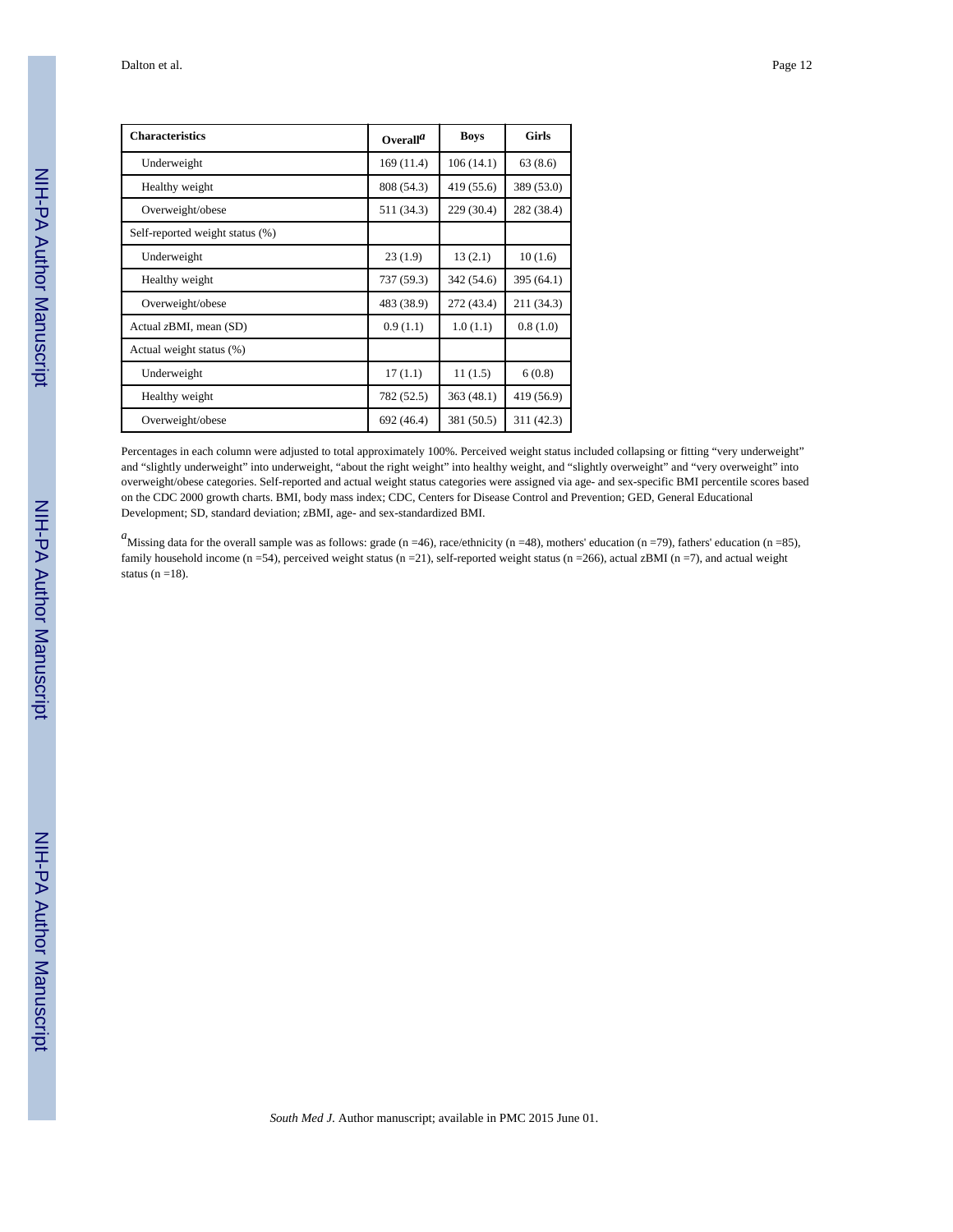Proportions of weight misperception by methodology **Proportions of weight misperception by methodology**

**Table 2**

|                                              | Perceived/self-reported                       | Perceived/actual                                  | پر    | Nominal<br>$\mathbf{p}$   | Actual<br>Ŕ |
|----------------------------------------------|-----------------------------------------------|---------------------------------------------------|-------|---------------------------|-------------|
| Overall, %                                   |                                               |                                                   |       |                           |             |
| $2 \times 2$ table                           |                                               |                                                   | 1.18  | ÁX                        | 0.278       |
| Accurate                                     | 874)<br>$\left\vert {}\right\vert$<br>70.7(n) | $= 1011$<br>58.7 (n                               |       |                           |             |
| Misperception <sup>C</sup>                   | 363)<br>$\left\vert {}\right\vert$<br>29.4(n  | $31.3(n = 460)$                                   |       |                           |             |
| $\times$ 2 table<br>$\infty$                 |                                               |                                                   | 16.20 | $\lessapprox$             | 0.0003      |
| Underestimation                              | 271)<br>$\vert\vert$<br>21.9(n)               | 393)<br>$\vert\vert$<br>26.7 (n                   | 8.40  | 0.0038                    | 0.0076      |
| Accurate                                     | $= 874$<br>70.7 (n                            | $68.7 (n = 1011)$                                 | 1.18  | 0.178                     | 0.356       |
| Overestimation                               | 7.4 ( $n = 92$ )                              | 67)<br>$4.6(n =$                                  | 10.10 | 0.0015                    | 0.003       |
| Boys, %                                      |                                               |                                                   |       |                           |             |
| $\times$ 2 table<br>$\sim$                   |                                               |                                                   | 0.62  | $\mathbb{X}^{\mathsf{A}}$ | 0.4308      |
| Accurate                                     | 408)<br>$\vert\vert$<br>65.5(n)               | 472)<br>$\vert\vert$<br>63.4(n)                   |       |                           |             |
| Misperception <sup>c</sup>                   | $= 215$<br>34.5 (n                            | 272)<br>$36.6 (n =$                               |       |                           |             |
| $\times$ 2 table<br>$\infty$                 |                                               |                                                   | 10.94 | $\lesssim$                | 0.0042      |
| Underestimation                              | $29.9(n = 186)$                               | 258)<br>34.7 ( $n =$                              | 3.59  | 0.058                     | 0.116       |
| Accurate                                     | 408)<br>$\vert\vert$<br>65.5(n)               | 472)<br>$\mathop{\rm II}\nolimits$<br>63.4(n)     | 0.62  | 0.4308                    | 0.8616      |
| Overestimation                               | $= 29$<br>4.7(n)                              | $=14$<br>1.9(n)                                   | 8.60  | 0.0034                    | 0.0068      |
| Girls, %                                     |                                               |                                                   |       |                           |             |
| $\times$ 2 table<br>$\overline{\mathcal{C}}$ |                                               |                                                   | 0.55  | É                         | 0.4598      |
| Accurate                                     | $=466$<br>75.9 (n                             | 539)<br>$\vert\vert$<br>74.1 (n                   |       |                           |             |
| Misperception <sup>c</sup>                   | $= 148$<br>24.1 (n                            | 188)<br>$\vert\vert$<br>25.9(n                    |       |                           |             |
| $\times$ 2 table<br>$\infty$                 |                                               |                                                   | 8.06  | $\mathbb{X}^{\mathsf{A}}$ | 0.018       |
| Underestimation                              | $13.8(n = 85)$                                | 135)<br>$\left\vert \cdot \right\vert$<br>18.6 (n | 5.42  | 0.0199                    | 0.0398      |
| Accurate                                     | $75.9(n = 466)$                               | 539)<br>74.1 ( $n =$                              | 0.55  | 0.4598                    | 0.9196      |
| Overestimation                               | $10.3(n = 63)$                                | 53)<br>7.3 $(n =$                                 | 3.72  | 0.0539                    | 0.1078      |
|                                              |                                               |                                                   |       |                           |             |

 ${}^{d}\!P$  value was obtained from multiple comparisons. *a*P value was obtained from multiple comparisons.

*South Med J*. Author manuscript; available in PMC 2015 June 01.

Dalton et al. Page 13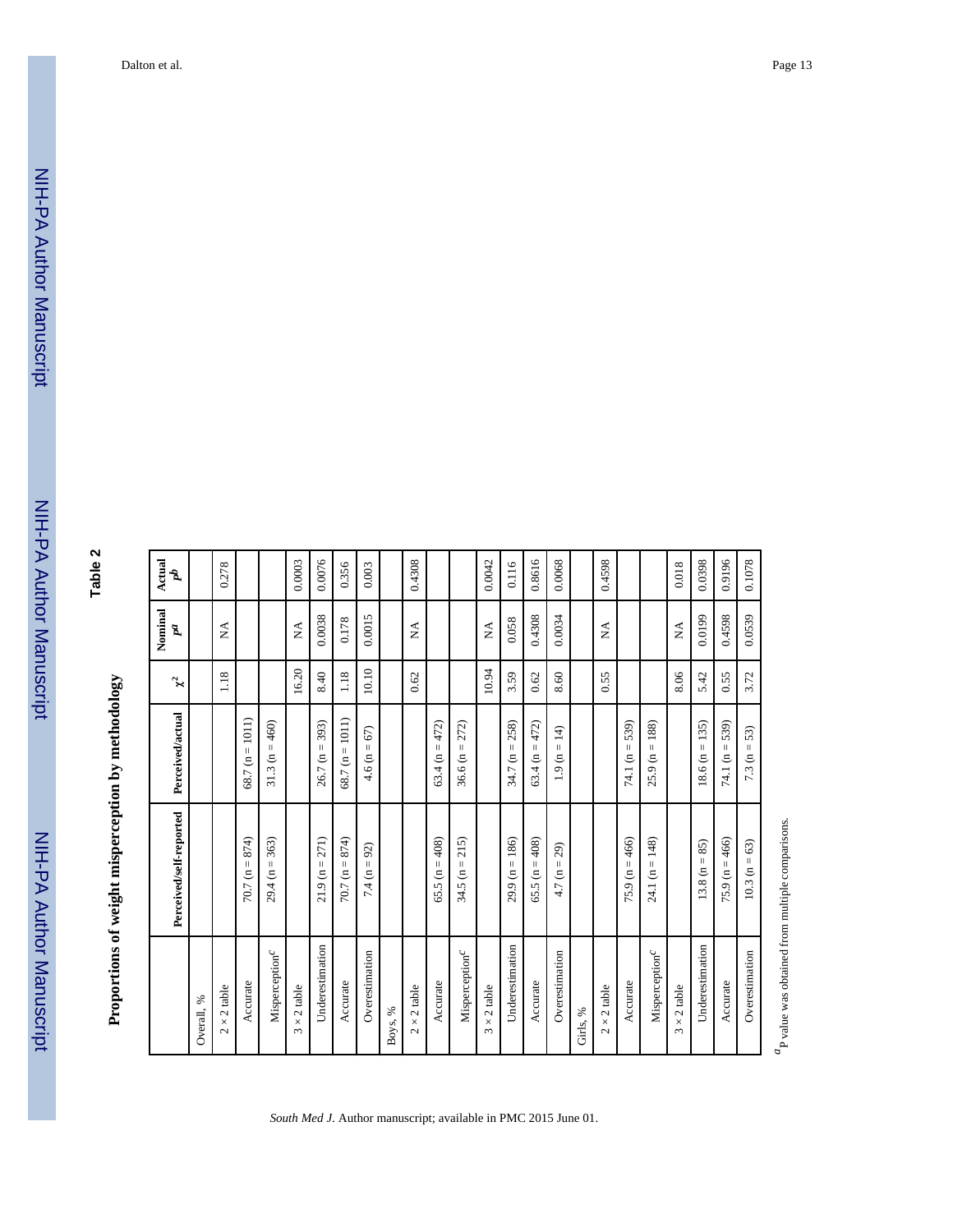$P$  or the percentage data of multiple comparisons in categorical data analysis, the correction of adjustment of the significant level was the number of pairwise comparisons minus one. *P*<sub>For the percentage data of multiple comparisons in categorical data analysis, the correction of adjustment of the significant level was the number of pairwise comparisons minus one.</sub>

 $\emph{c}$  Misperception includes underestimation and overestimation. *c*Misperception includes underestimation and overestimation.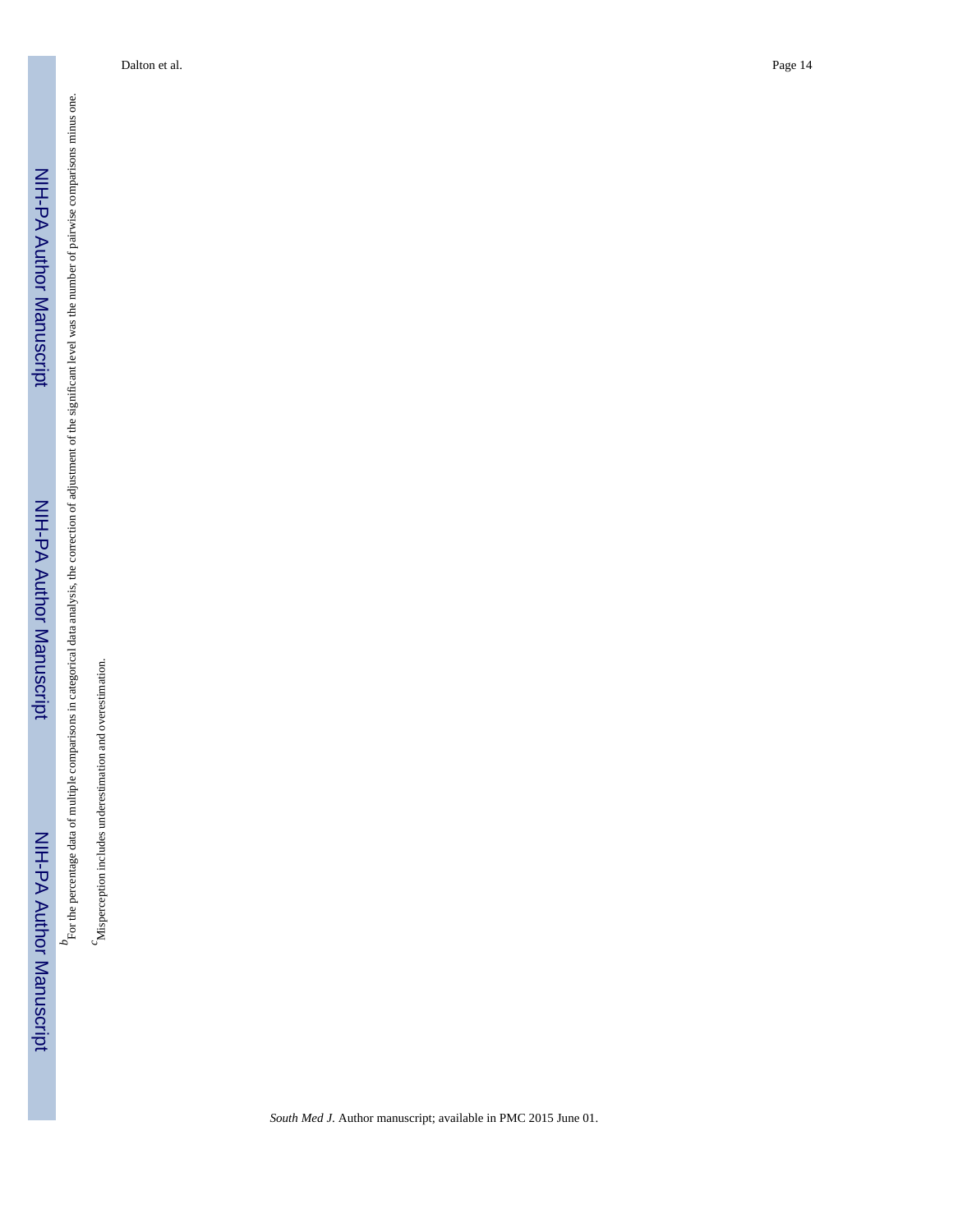| I<br>in the control of the control of the control of the control of the control of the control of the control of th<br>$\ddot{\phantom{a}}$ |
|---------------------------------------------------------------------------------------------------------------------------------------------|
| Ĺ<br>ſ<br>֧֚֝<br>֧֚֚֚֚֚֝֝֝֝<br>֧ <u>֓</u>                                                                                                   |
| <b>C</b><br><br>١                                                                                                                           |
|                                                                                                                                             |
| i<br>Canada                                                                                                                                 |
| i<br>i<br>Š<br>l                                                                                                                            |

|                            | Boys               | Girls              | ř     | Nominal<br>Å | Actual<br>Ĺ |
|----------------------------|--------------------|--------------------|-------|--------------|-------------|
| Perceived/self-reported, % |                    |                    |       |              |             |
| $2 \times 2$ table         |                    |                    | 16.15 | Ź            | 0.0001      |
| Accurate                   | 65.5 ( $n = 408$ ) | 75.9 ( $n = 466$ ) |       |              |             |
| Misperception <sup>c</sup> | $34.5 (n = 215)$   | 24.1 ( $n = 148$ ) |       |              |             |
| $3 \times 2$ table         |                    |                    | 53.99 | Ź            | 0.0001      |
| Underestimation            | $29.9(n = 186)$    | $13.8(n = 85)$     | 46.34 | 0.0001       | 0.0002      |
| Accurate                   | 65.5 ( $n = 408$ ) | 75.9 ( $n = 466$ ) | 16.15 | $-0.0001$    | 0.0002      |
| Overestimation             | $4.7 (n = 29)$     | $10.3 (n = 63)$    | 14.12 | 0.0002       | 0.0004      |
| Perceived/actual, %        |                    |                    |       |              |             |
| $2 \times 2$ table         |                    |                    | 19.59 | Ź            | $-0.0001$   |
| Accurate                   | 63.4 ( $n = 472$ ) | 74.1 ( $n = 539$ ) |       |              |             |
| Misperception <sup>c</sup> | 36.6 ( $n = 272$ ) | $25.9 (n = 188)$   |       |              |             |
| $3 \times 2$ table         |                    |                    | 65.45 | Ź            | 0.0001      |
| Underestimation            | 34.7 ( $n = 258$ ) | $18.6 (n = 135)$   | 48.73 | 0.0001       | 0.0002      |
| Accurate                   | 63.4 ( $n = 472$ ) | 74.1 ( $n = 539$ ) | 19.59 | 0.0001       | 0.0002      |
| Overestimation             | $1.9(n = 14)$      | 7.3 ( $n = 53$ )   | 24.74 | 0.0001       | 0.0002      |
|                            |                    |                    |       |              |             |

 $\alpha$   $_{\rm P}$  value was obtained from multiple comparisons. *a*P value was obtained from multiple comparisons.

 $^b$ For the percentage data of multiple comparisons in categorical data analysis, the correction of adjustment of the significant level was the number of pairwise comparisons minus one. *P*<sub>For the percentage data of multiple comparisons in categorical data analysis, the correction of adjustment of the significant level was the number of pairwise comparisons minus one.</sub>

 $^{\rm c}$  Misperception includes underestimation and overestimation. *c*Misperception includes underestimation and overestimation.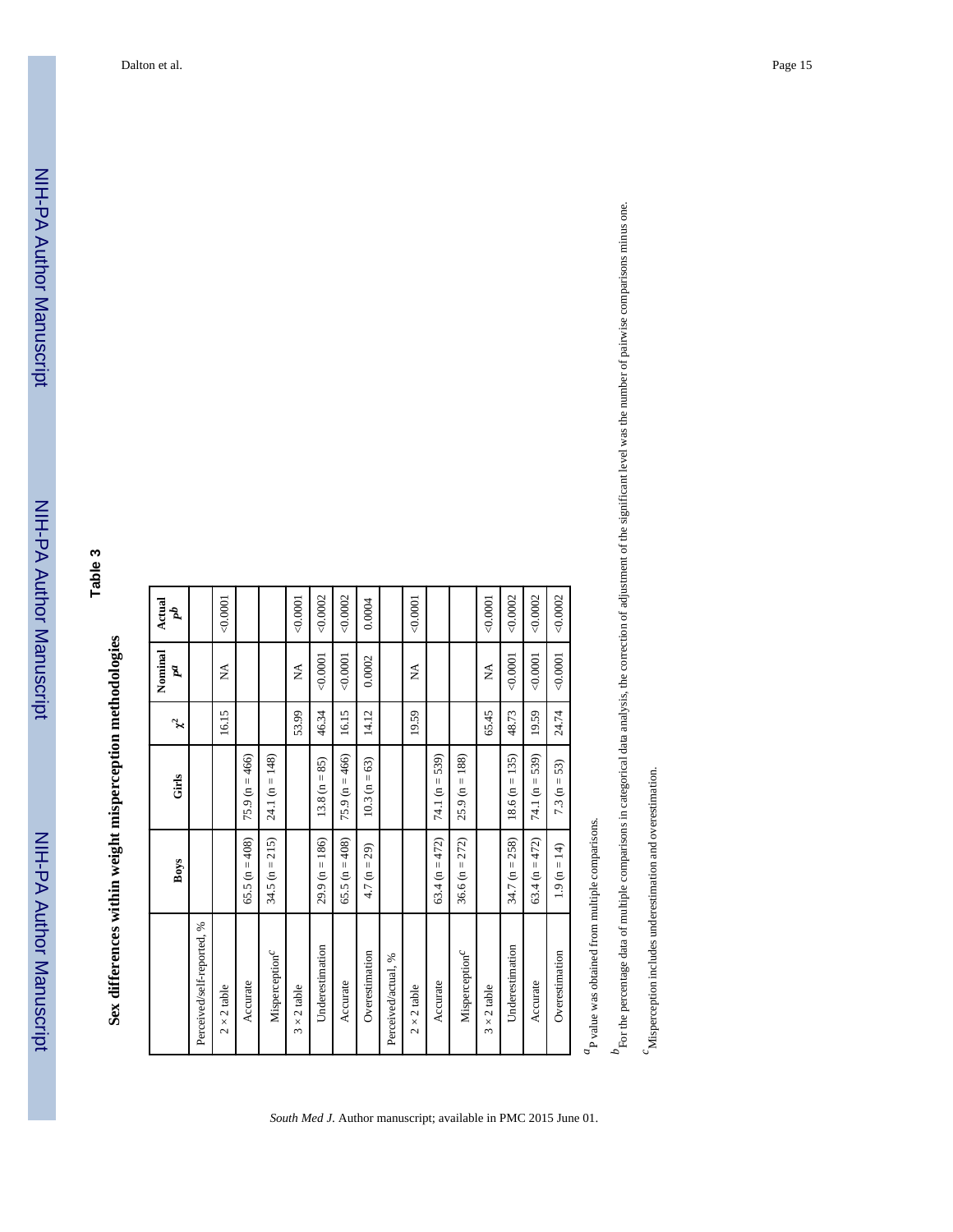# **Table 4**

**Comparison of participants in the self-reported/actual analytic sample vs participants in nonanalytic sample as a result of incomplete self-reported weight/height data (N = 1509)**

| Characteristics <sup>a</sup>               | <b>Analytic sample</b><br>$(n = 1243)$ | In nonanalytic sample<br>$(n = 266)$ | A | P     |
|--------------------------------------------|----------------------------------------|--------------------------------------|---|-------|
| Age, y, mean (SD)                          | 14.85(0.8)                             | 14.86(0.8)                           |   | 0.870 |
| Sex, $n$ $(\%)$                            |                                        |                                      |   | 0.671 |
| Female                                     | 616 (49.6)                             | 128 (48.1)                           |   |       |
| Male                                       | 627 (50.4)                             | 138 (51.9)                           |   |       |
| Grade, n (%)                               |                                        |                                      |   | 0.133 |
| 9th                                        | 1089(89.6)                             | 220 (88.7)                           |   |       |
| 10 <sub>th</sub>                           | 79 (6.5)                               | 15(6.1)                              |   |       |
| 11th                                       | 32(2.6)                                | 5(2.0)                               |   |       |
| 12th                                       | 15(1.2)                                | 8(3.2)                               |   |       |
| Race/ethnicity, n (%)                      |                                        |                                      |   | 0.233 |
| American Indian or Alaska Native           | 13(1.1)                                | 1(0.4)                               |   |       |
| Asian                                      | 4(0.3)                                 | 0(0.0)                               |   |       |
| <b>Black or African American</b>           | 10(0.8)                                | 1(0.4)                               |   |       |
| Hispanic or Latino                         | 30(2.5)                                | 9(3.6)                               |   |       |
| Native Hawaiian or Other Pacific Islander  | 1(0.9)                                 | 0(0.0)                               |   |       |
| White non-Hispanic or non-African American | 1135 (93.7)                            | 229 (92.0)                           |   |       |
| Other                                      | 19(1.6)                                | 9(3.6)                               |   |       |
| Highest level of education: mother, n (%)  |                                        |                                      |   | 0.531 |
| Less than high school                      | 70(5.9)                                | 16(6.6)                              |   |       |
| High school graduate or GED                | 346 (29.2)                             | 70 (28.8)                            |   |       |
| Some college                               | 260 (21.9)                             | 48 (19.8)                            |   |       |
| College degree                             | 326 (27.5)                             | 61(25.1)                             |   |       |
| Unknown                                    | 185(15.6)                              | 48 (19.8)                            |   |       |
| Highest level of education: father, n (%)  |                                        |                                      |   | 0.304 |
| Less than high school                      | 101(8.5)                               | 20(8.4)                              |   |       |
| High school graduate or GED                | 389 (32.8)                             | 85 (35.7)                            |   |       |
| Some college                               | 181 (15.3)                             | 36 (15.1)                            |   |       |
| College degree                             | 260 (21.9)                             | 38 (16.0)                            |   |       |
| Unknown                                    | 255(21.5)                              | 59 (24.8)                            |   |       |
| Family household income, n (%)             |                                        |                                      |   | 0.008 |
| $<$ \$20,000                               | 45(3.7)                                | 11(4.5)                              |   |       |
| \$20,000-\$44,999                          | 95 (7.9)                               | 16(6.5)                              |   |       |
| \$45,000-\$74,999                          | 102(8.4)                               | 10(4.1)                              |   |       |
| \$75,000                                   | 116(9.6)                               | 12(4.9)                              |   |       |
| Unknown                                    | 851 (70.4)                             | 197 (80.1)                           |   |       |

AThis col head needs a title.